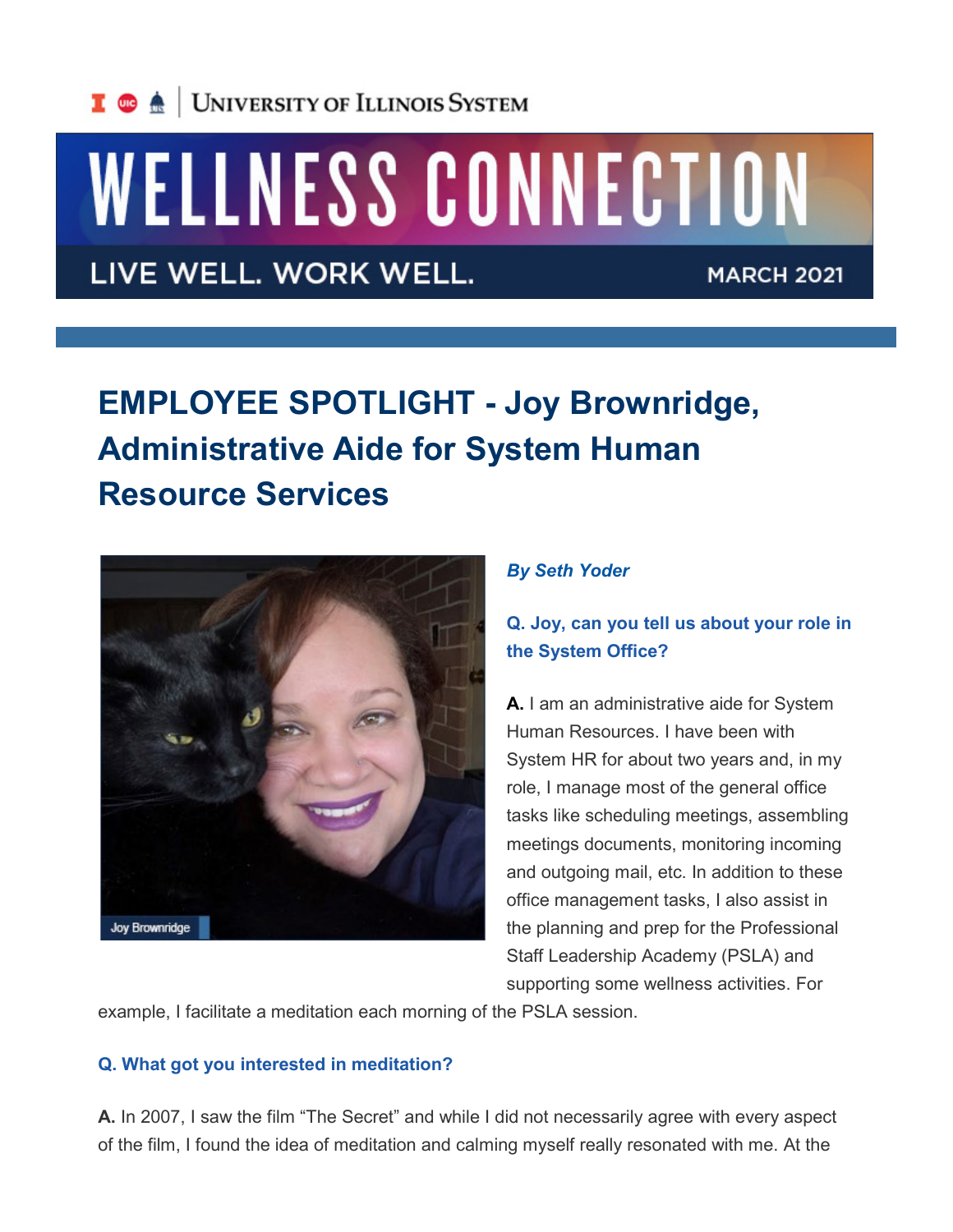time, I was living in Chicago and I was curious to learn more about some of these principles. I found a church that helped me gain a greater understanding of how I might be able to bring more aspects of meditation into my life. Through these lessons, I began to realize that meditation has a lot of misconceptions and the more time I took to understand meditation and how it could be used, the more I wanted to share this gift with the people I care about.

#### **Q. What type of impact have you seen in your life as a result of incorporating meditation into your daily routine?**

**A.** I think the biggest impact I have seen is more about my overall stress level. I just do not get as stressed about things as I used to. In the past, I was somewhat of a social smoker. What people often don't realize when they smoke because of stress, it is the act of smoking that causes you to breathe deeply and that has a calming effect. The chemicals and nicotine may be the primary reason why people get addicted to smoking, but the breathing habit is certainly something that will calm your nerves. Having the ability to use meditation instead of smoking to calm myself in stressful situations allowed me to control my anger in a far healthier manner.

I have also become much more honest with myself about who I am, which I was not always able to do before I began a meditation practice. In my previous life as an engineer, I did not allow myself to admit who I truly was. Through meditation, I was able to recognize that I did not want to waste my time doing things I did not love. I have also developed a much deeper empathy and understanding of others because I understand myself better. I can understand when people struggle with controlling their emotions because that used to be me.

#### **Q. What type of advice would you give someone interested in including meditation in their daily routine?**

**A.** I would tell anyone interested in trying meditation to find a playlist of soothing music (preferably with no lyrics) and carve out 5-10 minutes a couple of times a week. Spend that time sitting quietly with no distractions (e.g., TV, smart phones, email). While sitting quietly for 5-10 minutes, pick a phrase or word to repeat in your mind. This will help stop your mind from wandering to the laundry list of things you have going on in the background.

This is a very basic way to get started with meditation. You can also search for different types of meditation – there are walking meditations and even laughing meditations. Like with all new routines, **the key to success is repetition**. The more you practice meditating, the more you will be able to identify your tastes and preferences.

Another thing to keep in mind is learning to meditate when you need it the most. Tap into how you are feeling. Maybe you've had a stressful meeting or you know that you are going to have a